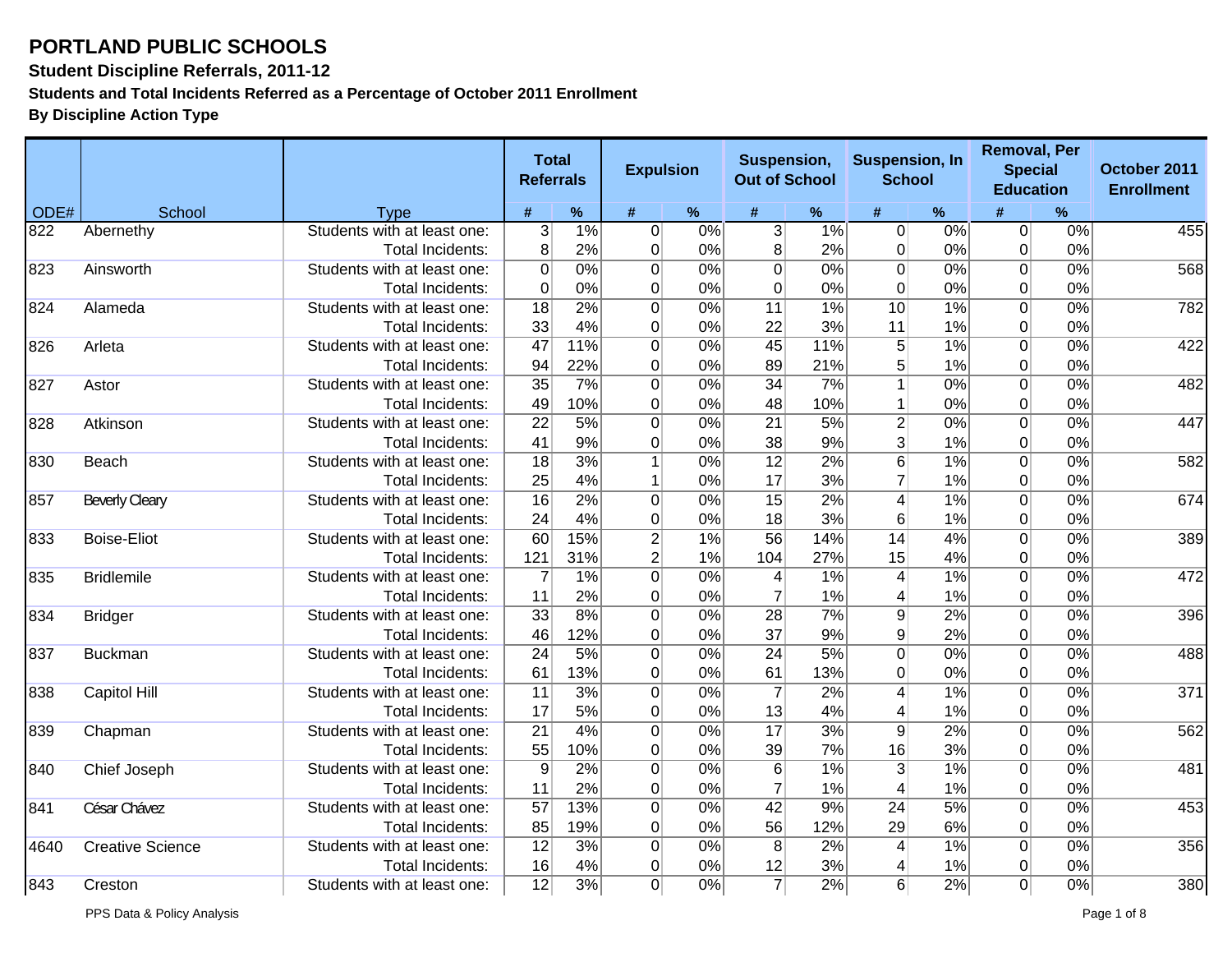**Student Discipline Referrals, 2011-12**

**Students and Total Incidents Referred as a Percentage of October 2011 Enrollment**

|      |                      |                             | <b>Total</b><br><b>Referrals</b> |      | <b>Expulsion</b> |       | Suspension,<br><b>Suspension, In</b><br><b>Out of School</b><br><b>School</b> |     | <b>Removal, Per</b><br><b>Special</b><br><b>Education</b> |       | October 2011<br><b>Enrollment</b> |                  |     |
|------|----------------------|-----------------------------|----------------------------------|------|------------------|-------|-------------------------------------------------------------------------------|-----|-----------------------------------------------------------|-------|-----------------------------------|------------------|-----|
| ODE# | School               | <b>Type</b>                 | #                                | $\%$ | #                | $\%$  | #                                                                             | %   | #                                                         | $\%$  | #                                 | %                |     |
|      |                      | <b>Total Incidents:</b>     | 14                               | 4%   | $\overline{0}$   | 0%    | 8                                                                             | 2%  | 6                                                         | 2%    | $\overline{0}$                    | 0%               |     |
| 844  | Duniway              | Students with at least one: | $\overline{0}$                   | 0%   | $\overline{0}$   | 0%    | $\overline{0}$                                                                | 0%  | $\overline{0}$                                            | 0%    | $\overline{0}$                    | 0%               | 425 |
|      |                      | Total Incidents:            | $\Omega$                         | 0%   | 0                | 0%    | $\overline{0}$                                                                | 0%  | $\overline{0}$                                            | 0%    | $\overline{0}$                    | 0%               |     |
| 847  | Faubion              | Students with at least one: | $\overline{42}$                  | 10%  | $\mathbf{1}$     | 0%    | 41                                                                            | 9%  | $\overline{0}$                                            | 0%    | $\overline{0}$                    | 0%               | 434 |
|      |                      | Total Incidents:            | 76                               | 18%  | 1                | 0%    | 75                                                                            | 17% | $\overline{0}$                                            | 0%    | 0                                 | 0%               |     |
| 2413 | <b>Forest Park</b>   | Students with at least one: | $\,6$                            | 1%   | $\overline{0}$   | 0%    | $\overline{4}$                                                                | 1%  | $\overline{3}$                                            | 1%    | $\Omega$                          | 0%               | 491 |
|      |                      | Total Incidents:            | 8 <sup>°</sup>                   | 2%   | $\Omega$         | 0%    | 5                                                                             | 1%  | $\overline{3}$                                            | 1%    | $\overline{0}$                    | 0%               |     |
| 850  | Glencoe              | Students with at least one: | 12                               | 3%   | $\overline{0}$   | 0%    | 8                                                                             | 2%  | $\overline{5}$                                            | 1%    | $\Omega$                          | 0%               | 453 |
|      |                      | Total Incidents:            | 16                               | 4%   | $\overline{0}$   | 0%    | 10                                                                            | 2%  | $6 \overline{6}$                                          | 1%    | $\overline{0}$                    | 0%               |     |
| 854  | Grout                | Students with at least one: | $\overline{4}$                   | 1%   | $\overline{0}$   | 0%    | $\vert$                                                                       | 1%  | $\overline{0}$                                            | 0%    | $\overline{0}$                    | 0%               | 359 |
|      |                      | Total Incidents:            | 8 <sup>°</sup>                   | 2%   | $\overline{0}$   | 0%    | $\boldsymbol{8}$                                                              | 2%  | $\overline{0}$                                            | 0%    | $\overline{0}$                    | 0%               |     |
| 842  | <b>Harrison Park</b> | Students with at least one: | $\overline{70}$                  | 9%   | $\overline{0}$   | 0%    | $\overline{52}$                                                               | 7%  | $\overline{32}$                                           | 4%    | $\overline{0}$                    | 0%               | 751 |
|      |                      | Total Incidents:            | 148                              | 20%  | $\overline{0}$   | 0%    | 112                                                                           | 15% | 36                                                        | 5%    | $\overline{0}$                    | 0%               |     |
| 855  | Hayhurst             | Students with at least one: | $\overline{5}$                   | 1%   | $\overline{0}$   | 0%    | $\overline{5}$                                                                | 1%  | $\overline{0}$                                            | 0%    | $\Omega$                          | $\overline{0\%}$ | 420 |
|      |                      | Total Incidents:            | 9                                | 2%   | $\mathbf 0$      | 0%    | 9                                                                             | 2%  | $\overline{0}$                                            | 0%    | 0                                 | 0%               |     |
| 860  | Humboldt             | Students with at least one: | $\overline{31}$                  | 14%  | $\overline{0}$   | 0%    | $\overline{31}$                                                               | 14% | $\overline{3}$                                            | 1%    | $\Omega$                          | 0%               | 219 |
|      |                      | Total Incidents:            | 64                               | 29%  | 0                | 0%    | 60                                                                            | 27% | $\overline{4}$                                            | 2%    | $\overline{0}$                    | 0%               |     |
| 861  | Irvington            | Students with at least one: | 16                               | 3%   | $\overline{0}$   | 0%    | $\overline{16}$                                                               | 3%  | $\overline{2}$                                            | 0%    | $\overline{0}$                    | 0%               | 483 |
|      |                      | Total Incidents:            | 21                               | 4%   | 0                | 0%    | 19                                                                            | 4%  | $\overline{2}$                                            | 0%    | $\Omega$                          | 0%               |     |
| 862  | James John           | Students with at least one: | $\overline{23}$                  | 6%   | $\mathbf 1$      | 0%    | $\overline{17}$                                                               | 4%  | $\overline{8}$                                            | 2%    | $\overline{0}$                    | 0%               | 402 |
|      |                      | Total Incidents:            | 40                               | 10%  | $\mathbf 1$      | 0%    | 29                                                                            | 7%  | 10                                                        | 2%    | $\overline{0}$                    | 0%               |     |
| 864  | Kelly                | Students with at least one: | $\overline{52}$                  | 9%   | $\overline{0}$   | 0%    | 50                                                                            | 9%  | $\overline{4}$                                            | 1%    | $\overline{0}$                    | 0%               | 570 |
|      |                      | Total Incidents:            | 79                               | 14%  | $\mathbf 0$      | 0%    | 75                                                                            | 13% | 4                                                         | 1%    | $\overline{0}$                    | 0%               |     |
| 866  | King                 | Students with at least one: | $\overline{26}$                  | 9%   | $\overline{0}$   | 0%    | $\overline{26}$                                                               | 9%  | 4                                                         | 1%    | $\mathbf{1}$                      | 0%               | 292 |
|      |                      | Total Incidents:            | 46                               | 16%  | $\mathbf 0$      | 0%    | 41                                                                            | 14% | 4                                                         | 1%    | 1                                 | 0%               |     |
| 868  | Laurelhurst          | Students with at least one: | $\overline{10}$                  | 1%   | $\overline{0}$   | 0%    | $\overline{7}$                                                                | 1%  | $\overline{3}$                                            | 0%    | $\Omega$                          | 0%               | 684 |
|      |                      | Total Incidents:            | 11                               | 2%   | $\overline{0}$   | 0%    | $\overline{7}$                                                                | 1%  | 4                                                         | 1%    | $\overline{0}$                    | 0%               |     |
| 869  | Lee                  | Students with at least one: | $\overline{32}$                  | 7%   | $\overline{0}$   | 0%    | $\overline{21}$                                                               | 5%  | $\overline{18}$                                           | 4%    | $\Omega$                          | 0%               | 459 |
|      |                      | <b>Total Incidents:</b>     | 78                               | 17%  | $\mathbf 0$      | 0%    | 43                                                                            | 9%  | 35                                                        | 8%    | $\overline{0}$                    | 0%               |     |
| 870  | Lent                 | Students with at least one: | 68                               | 12%  | $\overline{0}$   | 0%    | $\overline{55}$                                                               | 10% | $\overline{22}$                                           | 4%    | $\overline{0}$                    | 0%               | 577 |
|      |                      | Total Incidents:            | 124                              | 21%  | $\overline{0}$   | 0%    | 98                                                                            | 17% | 26                                                        | 5%    | $\overline{0}$                    | 0%               |     |
| 871  | Lewis                | Students with at least one: | 14                               | 4%   | $\overline{0}$   | 0%    | $\overline{9}$                                                                | 2%  | $6 \overline{6}$                                          | 2%    | $\overline{0}$                    | 0%               | 393 |
|      |                      | Total Incidents:            | 17                               | 4%   | $\overline{0}$   | 0%    | 11                                                                            | 3%  | $6 \overline{6}$                                          | 2%    | $\overline{0}$                    | 0%               |     |
| 872  | Llewellyn            | Students with at least one: | $\overline{7}$                   | 1%   | $\overline{0}$   | 0%    | $\overline{7}$                                                                | 1%  | $\overline{0}$                                            | $0\%$ | $\Omega$                          | 0%               | 543 |
|      |                      | Total Incidents:            | 9                                | 2%   | $\overline{0}$   | $0\%$ | $\overline{9}$                                                                | 2%  | 0                                                         | 0%    | 0                                 | 0%               |     |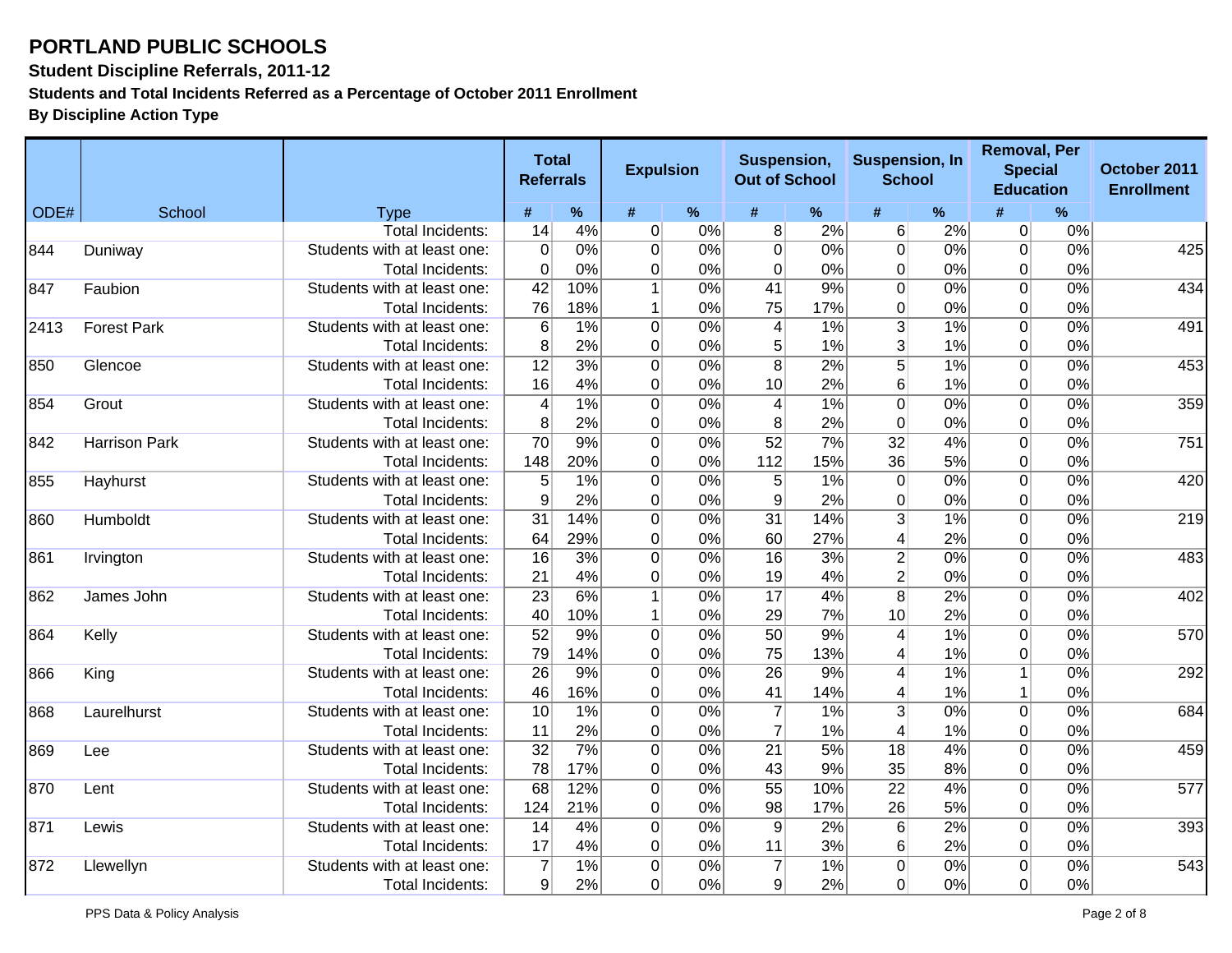**Student Discipline Referrals, 2011-12**

**Students and Total Incidents Referred as a Percentage of October 2011 Enrollment**

|      |                         |                             |                 | <b>Total</b><br><b>Referrals</b> | <b>Expulsion</b> |                  | Suspension,<br><b>Out of School</b> |                  | <b>Suspension, In</b><br><b>School</b> |                  | <b>Removal, Per</b><br><b>Education</b> | <b>Special</b>   | October 2011<br><b>Enrollment</b> |
|------|-------------------------|-----------------------------|-----------------|----------------------------------|------------------|------------------|-------------------------------------|------------------|----------------------------------------|------------------|-----------------------------------------|------------------|-----------------------------------|
| ODE# | School                  | <b>Type</b>                 | #               | $\%$                             | #                | $\%$             | #                                   | $\%$             | #                                      | $\%$             |                                         | %                |                                   |
| 873  | Maplewood               | Students with at least one: | $\overline{8}$  | 2%                               | 0                | 0%               | 4                                   | 1%               | 5 <sup>1</sup>                         | 1%               | $\overline{0}$                          | 0%               | 335                               |
|      |                         | Total Incidents:            | 10              | 3%                               | $\overline{0}$   | 0%               | 4                                   | 1%               | 6                                      | 2%               | $\overline{0}$                          | 0%               |                                   |
| 1278 | Markham                 | Students with at least one: | $\overline{16}$ | 4%                               | $\mathbf 0$      | 0%               | 16                                  | 4%               | $\overline{3}$                         | 1%               | $\overline{0}$                          | 0%               | 384                               |
|      |                         | Total Incidents:            | 28              | 7%                               | $\mathbf 0$      | 0%               | 25                                  | 7%               | $\overline{3}$                         | 1%               | 0                                       | 0%               |                                   |
| 875  | Marysville              | Students with at least one: | $\overline{23}$ | 6%                               | $\overline{0}$   | 0%               | $\overline{16}$                     | 4%               | $\overline{10}$                        | 3%               | $\Omega$                                | 0%               | 363                               |
|      |                         | Total Incidents:            | 45              | 12%                              | $\mathbf 0$      | 0%               | 34                                  | 9%               | 11                                     | 3%               | $\Omega$                                | 0%               |                                   |
| 878  | <b>Ockley Green</b>     | Students with at least one: | 106             | 39%                              | $\mathbf 0$      | 0%               | 105                                 | 39%              | $6 \overline{6}$                       | $\overline{2\%}$ | $\overline{0}$                          | 0%               | 269                               |
|      |                         | <b>Total Incidents:</b>     | 319             | 119%                             | 0                | 0%               | 313                                 | 116%             | $6 \,$                                 | 2%               | 0                                       | 0%               |                                   |
| 879  | Peninsula               | Students with at least one: | $\overline{31}$ | 9%                               | $\overline{0}$   | 0%               | $\overline{24}$                     | 7%               | $\overline{12}$                        | 3%               | $\overline{0}$                          | 0%               | 358                               |
|      |                         | <b>Total Incidents:</b>     | 42              | 12%                              | 0                | 0%               | 29                                  | 8%               | 13                                     | 4%               | $\overline{0}$                          | 0%               |                                   |
| 883  | Richmond                | Students with at least one: | $\overline{5}$  | 1%                               | $\overline{0}$   | 0%               | $\overline{5}$                      | 1%               | $\overline{0}$                         | 0%               | $\overline{0}$                          | 0%               | 662                               |
|      |                         | Total Incidents:            | 15              | 2%                               | $\mathbf 0$      | 0%               | 15                                  | 2%               | $\overline{0}$                         | 0%               | $\overline{0}$                          | 0%               |                                   |
| 1299 | Rieke                   | Students with at least one: | $\overline{2}$  | 0%                               | $\overline{0}$   | 0%               | $\overline{2}$                      | 0%               | $\overline{0}$                         | 0%               | $\overline{0}$                          | 0%               | 416                               |
|      |                         | <b>Total Incidents:</b>     | $\overline{2}$  | 0%                               | 0                | 0%               | $\overline{2}$                      | 0%               | 0                                      | 0%               | 0                                       | 0%               |                                   |
| 884  | Rigler                  | Students with at least one: | 44              | 8%                               | $\overline{0}$   | 0%               | $\overline{41}$                     | 8%               | $\overline{4}$                         | 1%               | $\Omega$                                | 0%               | 524                               |
|      |                         | <b>Total Incidents:</b>     | 106             | 20%                              | $\mathbf 0$      | 0%               | 102                                 | 19%              | 4                                      | 1%               | 0                                       | 0%               |                                   |
| 829  | Rosa Parks              | Students with at least one: | $\overline{26}$ | 6%                               | $\overline{0}$   | 0%               | 26                                  | 6%               | $\overline{0}$                         | 0%               | $\Omega$                                | 0%               | 407                               |
|      |                         | <b>Total Incidents:</b>     | 35              | 9%                               | $\mathbf 0$      | 0%               | 35                                  | 9%               | $\overline{0}$                         | 0%               | 0                                       | 0%               |                                   |
| 885  | Rose City Park          | Students with at least one: | $\overline{24}$ | 4%                               | $\mathbf 0$      | 0%               | $\overline{19}$                     | 3%               | 10                                     | 2%               | $\Omega$                                | 0%               | 589                               |
|      |                         | Total Incidents:            | 48              | 8%                               | $\mathbf 0$      | 0%               | 33                                  | 6%               | 15                                     | 3%               | $\Omega$                                | 0%               |                                   |
| 886  | Sabin                   | Students with at least one: | $\overline{35}$ | 9%                               | $\overline{0}$   | 0%               | $\overline{28}$                     | $\overline{7\%}$ | $\overline{23}$                        | 6%               | $\overline{0}$                          | $\overline{0\%}$ | 392                               |
|      |                         | <b>Total Incidents:</b>     | 95              | 24%                              | $\mathbf 0$      | 0%               | 57                                  | 15%              | 38                                     | 10%              | $\overline{0}$                          | 0%               |                                   |
| 887  | Scott                   | Students with at least one: | $\overline{41}$ | 8%                               | $\mathbf{1}$     | 0%               | 33                                  | 6%               | $\overline{15}$                        | 3%               | $\overline{0}$                          | 0%               | 521                               |
|      |                         | <b>Total Incidents:</b>     | 73              | 14%                              | 1                | 0%               | 45                                  | 9%               | 27                                     | 5%               | 0                                       | 0%               |                                   |
| 889  | Sitton                  | Students with at least one: | $\overline{29}$ | $\overline{9\%}$                 | $\overline{0}$   | 0%               | $\overline{22}$                     | 7%               | $\overline{15}$                        | 5%               | $\Omega$                                | 0%               | 333                               |
|      |                         | <b>Total Incidents:</b>     | 62              | 19%                              | $\mathbf 0$      | 0%               | 43                                  | 13%              | 19                                     | 6%               | 0                                       | 0%               |                                   |
| 890  | <b>Skyline</b>          | Students with at least one: | $\overline{7}$  | 3%                               | $\mathbf 0$      | 0%               | 6                                   | 2%               | $\mathbf{2}$                           | 1%               | $\Omega$                                | 0%               | 276                               |
|      |                         | Total Incidents:            | $9\,$           | 3%                               | $\pmb{0}$        | 0%               | $\overline{7}$                      | 3%               | $\overline{2}$                         | 1%               | $\overline{0}$                          | 0%               |                                   |
| 892  | Stephenson              | Students with at least one: | $\overline{7}$  | $\overline{2\%}$                 | $\overline{0}$   | $\overline{0\%}$ | $\overline{3}$                      | 1%               | $\overline{5}$                         | 1%               | $\overline{0}$                          | 0%               | 335                               |
|      |                         | Total Incidents:            | 16              | 5%                               | $\overline{0}$   | 0%               | 9                                   | 3%               | $\overline{7}$                         | 2%               | $\Omega$                                | 0%               |                                   |
| 893  | Sunnyside Environmental | Students with at least one: | $\overline{11}$ | 2%                               | $\mathbf 0$      | 0%               | 8                                   | 1%               | $\overline{4}$                         | 1%               | $\overline{0}$                          | $\overline{0\%}$ | 608                               |
|      |                         | <b>Total Incidents:</b>     | 15              | 2%                               | $\overline{0}$   | 0%               | 11                                  | 2%               | 4                                      | 1%               | $\Omega$                                | 0%               |                                   |
| 895  | Vernon                  | Students with at least one: | $\overline{38}$ | 8%                               |                  | 0%               | $\overline{24}$                     | 5%               | $\overline{22}$                        | 4%               | $\overline{0}$                          | 0%               | 500                               |
|      |                         | Total Incidents:            | 75              | 15%                              | $\mathbf 1$      | 0%               | 35                                  | 7%               | 39                                     | 8%               | $\overline{0}$                          | 0%               |                                   |
| 896  | Vestal                  | Students with at least one: | $\overline{34}$ | 8%                               | $\mathbf{1}$     | 0%               | 30                                  | 7%               | $\overline{5}$                         | 1%               | $\Omega$                                | $0\%$            | 420                               |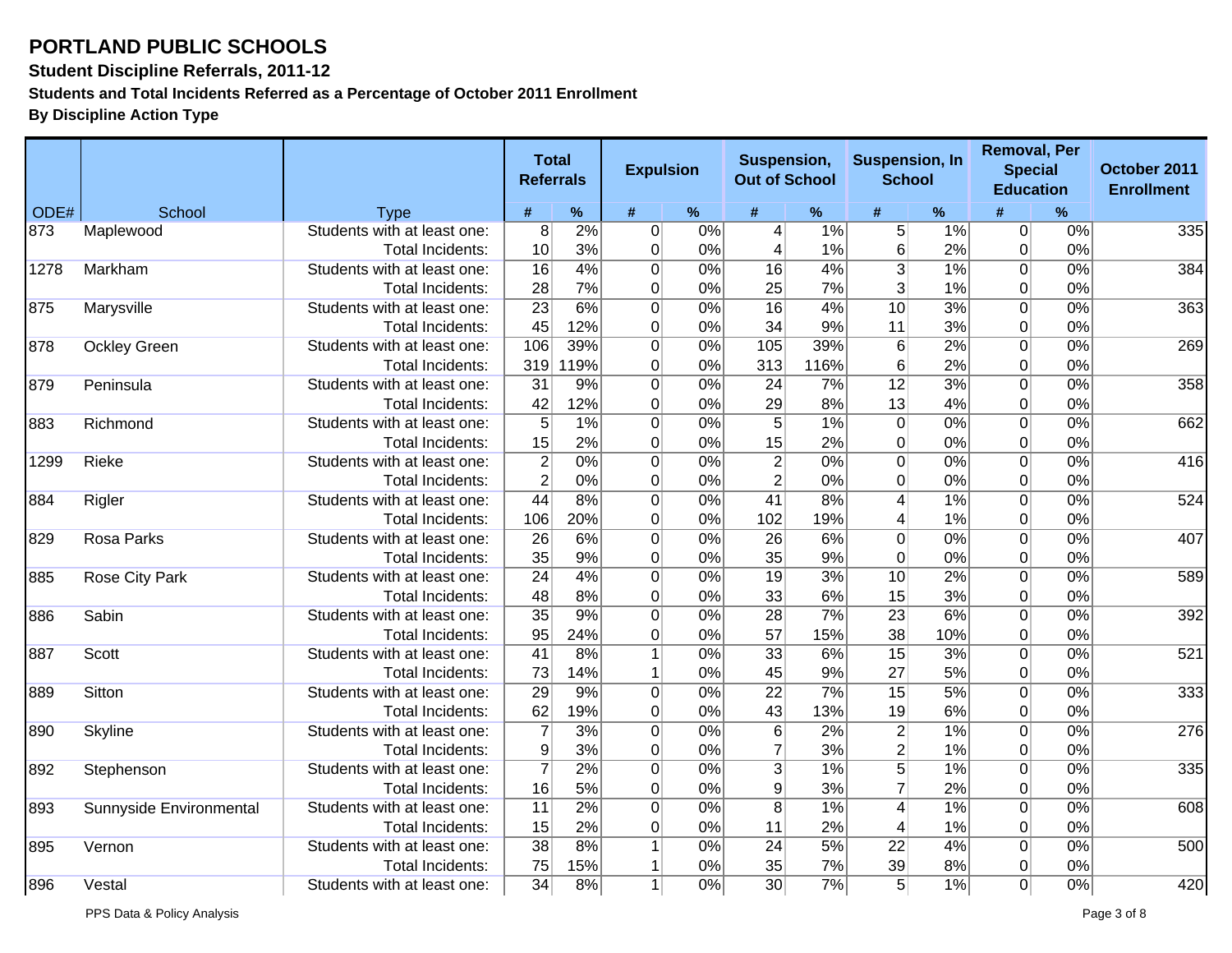#### **Student Discipline Referrals, 2011-12**

**Students and Total Incidents Referred as a Percentage of October 2011 Enrollment**

|      |                           |                             |       | Suspension,<br>Total<br><b>Expulsion</b><br><b>Out of School</b><br><b>Referrals</b> |          | <b>Suspension, In</b><br><b>School</b> |                 | <b>Removal, Per</b><br><b>Special</b> | <b>Education</b> | October 2011<br><b>Enrollment</b> |   |    |        |
|------|---------------------------|-----------------------------|-------|--------------------------------------------------------------------------------------|----------|----------------------------------------|-----------------|---------------------------------------|------------------|-----------------------------------|---|----|--------|
| ODE# | School                    | <b>Type</b>                 | #     | $\frac{9}{6}$                                                                        | #        | $\%$                                   | #               | %                                     | #                | %                                 | # | %  |        |
|      |                           | Total Incidents:            | 57    | 14%                                                                                  |          | 0%                                     | 50 <sup>°</sup> | 12%                                   | 6                | 1%                                |   | 0% |        |
| 900  | Whitman                   | Students with at least one: | 29    | 8%                                                                                   | $\Omega$ | 0%                                     | 24              | 7%                                    | 12               | 3%                                |   | 0% | 361    |
|      |                           | Total Incidents:            | 61    | 17%                                                                                  | 0        | 0%                                     | 43              | 12%                                   | 18               | 5%                                |   | 0% |        |
| 1364 | Winterhaven               | Students with at least one: | 9     | 3%                                                                                   | $\Omega$ | 0%                                     | 3 <sup>l</sup>  | 1%                                    |                  | 2%                                |   | 0% | 346    |
|      |                           | Total Incidents:            | 11    | 3%                                                                                   | 0        | 0%                                     |                 | 1%                                    | 8                | 2%                                |   | 0% |        |
| 902  | Woodlawn                  | Students with at least one: | 59    | 13%                                                                                  |          | 0%                                     | 59              | 13%                                   | 5                | 1%                                |   | 0% | 443    |
|      |                           | Total Incidents:            | 138   | 31%                                                                                  |          | 0%                                     | 131             | 30%l                                  | 6                | 1%                                |   | 0% |        |
| 903  | Woodmere                  | Students with at least one: | 37    | 9%                                                                                   | 0        | 0%                                     | 26              | 7%                                    | 19               | 5%                                |   | 0% | 397    |
|      |                           | Total Incidents:            | 78    | 20%                                                                                  | 01       | 0%                                     | 54              | 14%                                   | 24               | 6%                                |   | 0% |        |
| 904  | Woodstock                 | Students with at least one: | 22    | 4%                                                                                   | $\Omega$ | 0%                                     |                 | $1\%$                                 | 19               | 4%                                |   | 0% | 491    |
|      |                           | Total Incidents:            | 31    | 6%                                                                                   | 0        | 0%                                     | 11              | 2%                                    | 20 <sup>2</sup>  | 4%                                |   | 0% |        |
|      | <b>Elementary Schools</b> | Students with at least one: | 1,451 | 5%                                                                                   | 9        | 0%                                     | 1,211           | 5%                                    | 418              | 2%                                |   | 0% | 26,445 |
|      |                           | Total Incidents:            | 2,836 | 11%                                                                                  | 9        | $0\%$                                  | 2,286           | 9%                                    | 540              | 2%                                |   | 0% |        |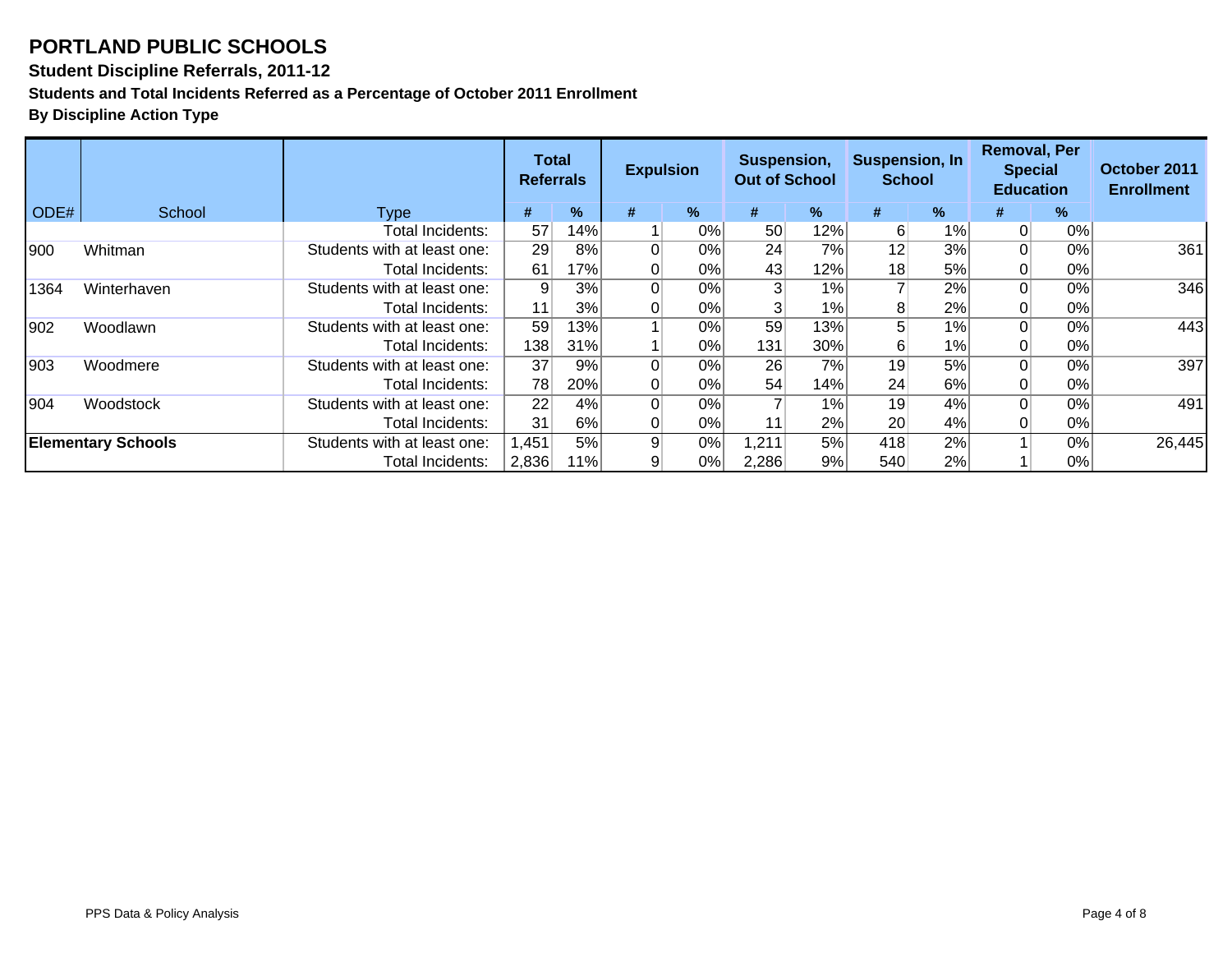**Student Discipline Referrals, 2011-12**

**Students and Total Incidents Referred as a Percentage of October 2011 Enrollment**

|      |                       |                             | <b>Total</b><br><b>Referrals</b> |     | <b>Expulsion</b> |       | Suspension,<br><b>Out of School</b> |     |                 | <b>Suspension, In</b><br><b>School</b> |                | <b>Removal, Per</b><br><b>Special</b><br><b>Education</b> | October 2011<br><b>Enrollment</b> |
|------|-----------------------|-----------------------------|----------------------------------|-----|------------------|-------|-------------------------------------|-----|-----------------|----------------------------------------|----------------|-----------------------------------------------------------|-----------------------------------|
| ODE# | School                | <b>Type</b>                 | #                                | %   | #                | %     | #                                   | %   | #               | %                                      | #              | $\%$                                                      |                                   |
| 831  | <b>Beaumont</b>       | Students with at least one: | 37                               | 8%  |                  | 0%    | 29                                  | 6%  | 18              | 4%                                     | $\Omega$       | 0%                                                        | 481                               |
|      |                       | Total Incidents:            | 72                               | 15% |                  | 0%    | 39                                  | 8%  | 32              | 7%                                     | $\Omega$       | 0%                                                        |                                   |
| 1363 | DaVinci Arts          | Students with at least one: | 12                               | 3%  |                  | 0%    | $\overline{12}$                     | 3%  | $\Omega$        | 0%                                     | $\Omega$       | 0%                                                        | 462                               |
|      |                       | Total Incidents:            | 19                               | 4%  |                  | 0%    | 18                                  | 4%  | 0               | 0%                                     | $\overline{0}$ | 0%                                                        |                                   |
| 849  | George                | Students with at least one: | 79                               | 22% | $\Omega$         | 0%    | 64                                  | 18% | $\overline{32}$ | 9%                                     | $\Omega$       | 0%                                                        | 360                               |
|      |                       | Total Incidents:            | 162                              | 45% | $\overline{0}$   | 0%    | 118                                 | 33% | 44              | 12%                                    | $\Omega$       | 0%                                                        |                                   |
| 852  | <b>Robert Gray</b>    | Students with at least one: | 22                               | 5%  | $\mathbf 0$      | 0%    | 22                                  | 5%  |                 | 0%                                     | $\Omega$       | 0%                                                        | 422                               |
|      |                       | Total Incidents:            | 35                               | 8%  | 0                | 0%    | 34                                  | 8%  |                 | 0%                                     | $\overline{0}$ | 0%                                                        |                                   |
| 858  | Hosford               | Students with at least one: | $\overline{47}$                  | 9%  | $\Omega$         | 0%    | $\overline{35}$                     | 7%  | $\overline{22}$ | 4%                                     | $\Omega$       | 0%                                                        | 534                               |
|      |                       | Total Incidents:            | 119                              | 22% | 0                | 0%    | 91                                  | 17% | 28              | 5%                                     | $\Omega$       | 0%                                                        |                                   |
| 1277 | Jackson               | Students with at least one: | $\overline{16}$                  | 3%  | $\overline{0}$   | $0\%$ | $\overline{11}$                     | 2%  | $\overline{6}$  | 1%                                     | $\Omega$       | $0\%$                                                     | 533                               |
|      |                       | Total Incidents:            | 20                               | 4%  | 0                | 0%    | 14                                  | 3%  | 6               | 1%                                     | $\overline{0}$ | 0%                                                        |                                   |
| 1243 | Lane                  | Students with at least one: | 86                               | 20% | 5                | 1%    | 83                                  | 19% | 0               | 0%                                     | $\Omega$       | 0%                                                        | 441                               |
|      |                       | Total Incidents:            | 143                              | 32% | 5                | 1%    | 138                                 | 31% | 0               | 0%                                     | $\overline{0}$ | 0%                                                        |                                   |
| 877  | Mt. Tabor             | Students with at least one: | 27                               | 5%  | $\overline{0}$   | 0%    | 22                                  | 4%  | $\overline{7}$  | 1%                                     | $\Omega$       | 0%                                                        | 593                               |
|      |                       | Total Incidents:            | 39                               | 7%  | 0                | 0%    | 30                                  | 5%  | 9               | 2%                                     | $\Omega$       | 0%                                                        |                                   |
| 888  | Sellwood              | Students with at least one: | 44                               | 9%  | $\overline{0}$   | 0%    | 41                                  | 8%  | $\overline{8}$  | 2%                                     | $\Omega$       | $0\%$                                                     | 486                               |
|      |                       | Total Incidents:            | 71                               | 15% | $\overline{0}$   | 0%    | 62                                  | 13% | 9               | 2%                                     | $\Omega$       | 0%                                                        |                                   |
| 898  | West Sylvan           | Students with at least one: | $\overline{38}$                  | 4%  | $\overline{0}$   | 0%    | $\overline{24}$                     | 3%  | $\overline{18}$ | 2%                                     | $\Omega$       | 0%                                                        | 848                               |
|      |                       | Total Incidents:            | 50                               | 6%  | $\overline{0}$   | 0%    | 29                                  | 3%  | 21              | 2%                                     | $\overline{0}$ | 0%                                                        |                                   |
|      | <b>Middle Schools</b> | Students with at least one: | 405                              | 8%  | 7                | 0%    | 340                                 | 7%  | 112             | 2%                                     | $\Omega$       | 0%                                                        | 5,160                             |
|      |                       | Total Incidents:            | 730                              | 14% |                  | 0%    | 573                                 | 11% | 150             | 3%                                     | $\Omega$       | 0%                                                        |                                   |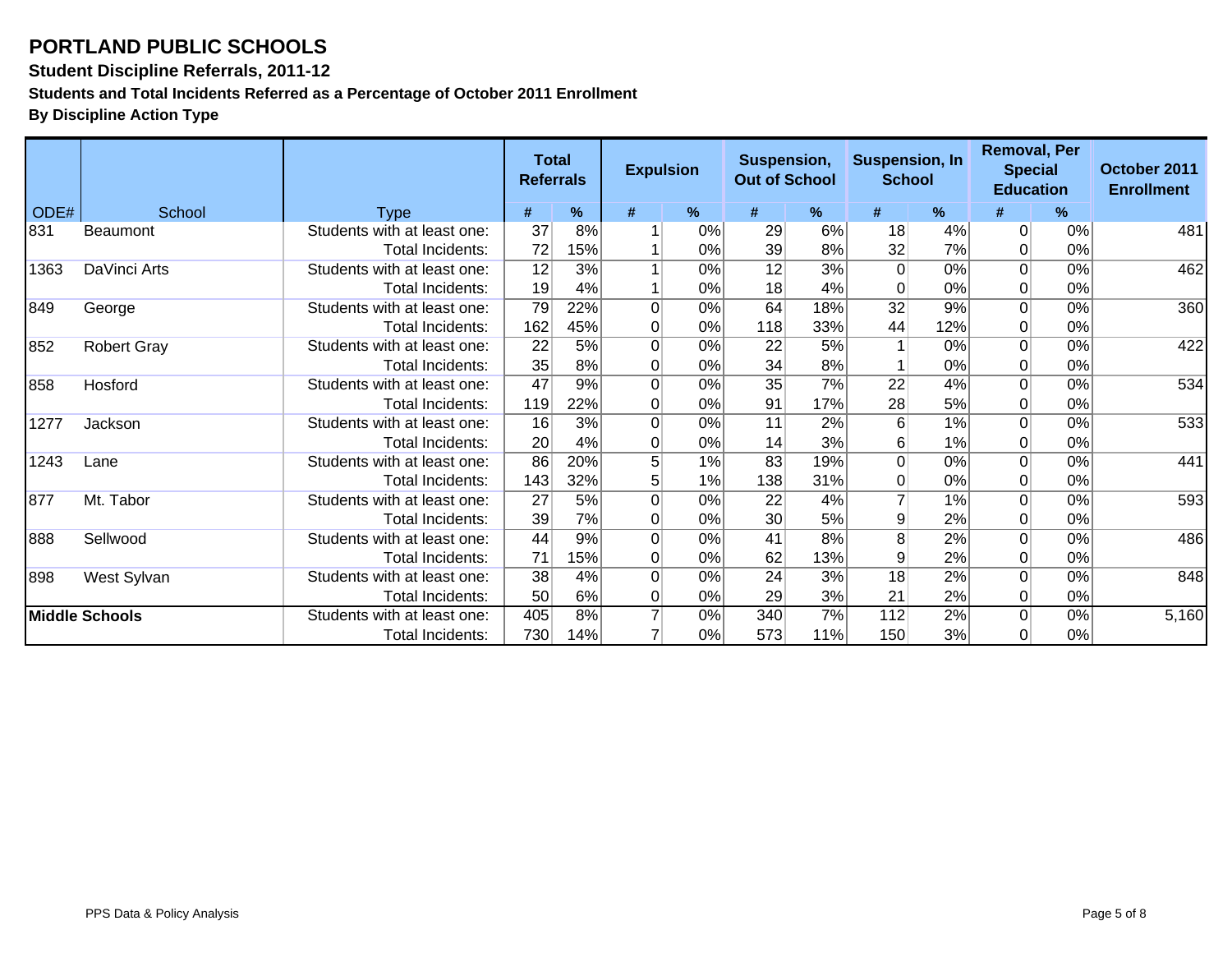**Student Discipline Referrals, 2011-12**

**Students and Total Incidents Referred as a Percentage of October 2011 Enrollment**

|                     |                  |                             | <b>Total</b><br><b>Referrals</b> |                  | <b>Expulsion</b>        |      | Suspension,<br><b>Out of School</b> |     |                 | <b>Suspension, In</b><br><b>School</b> |                | <b>Removal, Per</b><br><b>Special</b><br><b>Education</b> | October 2011<br><b>Enrollment</b> |
|---------------------|------------------|-----------------------------|----------------------------------|------------------|-------------------------|------|-------------------------------------|-----|-----------------|----------------------------------------|----------------|-----------------------------------------------------------|-----------------------------------|
| ODE#                | School           | <b>Type</b>                 | #                                | %                | #                       | $\%$ | #                                   | %   | #               | %                                      |                | %                                                         |                                   |
| 906                 | Benson           | Students with at least one: | 62                               | 7%               | 3                       | 0%   | 51                                  | 6%  | 12              | 1%                                     | $\overline{0}$ | 0%                                                        | 889                               |
|                     |                  | Total Incidents:            | 78                               | 9%               | $\overline{\mathbf{3}}$ | 0%   | 63                                  | 7%  | 12              | 1%                                     | $\overline{0}$ | 0%                                                        |                                   |
| 909                 | Cleveland        | Students with at least one: | 36                               | 2%               |                         | 0%   | $\overline{35}$                     | 2%  | $\overline{2}$  | 0%                                     | $\Omega$       | 0%                                                        | 1,520                             |
|                     |                  | Total Incidents:            | 47                               | 3%               |                         | 0%   | 44                                  | 3%  | $\overline{2}$  | 0%                                     | 0              | 0%                                                        |                                   |
| 911                 | Franklin         | Students with at least one: | 131                              | 9%               | $\overline{9}$          | 1%   | $\overline{59}$                     | 4%  | 76              | 5%                                     | $\Omega$       | 0%                                                        | 1,480                             |
|                     |                  | <b>Total Incidents:</b>     | 161                              | 11%              | 9                       | 1%   | 70                                  | 5%  | 82              | 6%                                     | $\overline{0}$ | 0%                                                        |                                   |
| 912                 | Grant            | Students with at least one: | 39                               | 2%               | 4                       | 0%   | $\overline{36}$                     | 2%  | $\mathbf{1}$    | 0%                                     | $\overline{0}$ | 0%                                                        | 1,565                             |
|                     |                  | Total Incidents:            | 46                               | 3%               | 4                       | 0%   | 41                                  | 3%  |                 | 0%                                     | 0              | 0%                                                        |                                   |
| 913                 | Jefferson        | Students with at least one: | $\overline{91}$                  | 16%              | $\overline{3}$          | 1%   | 90                                  | 15% | $\overline{0}$  | 0%                                     | $\Omega$       | 0%                                                        | 584                               |
|                     |                  | <b>Total Incidents:</b>     | 135                              | 23%              | 3                       | 1%   | 132                                 | 23% | 0               | 0%                                     | $\Omega$       | 0%                                                        |                                   |
| 914                 | Lincoln          | Students with at least one: | 29                               | 2%               |                         | 0%   | $\overline{24}$                     | 2%  | $\overline{6}$  | $0\%$                                  | $\Omega$       | 0%                                                        | 1,476                             |
|                     |                  | <b>Total Incidents:</b>     | 35                               | 2%               |                         | 0%   | 28                                  | 2%  | 6               | 0%                                     | 0              | 0%                                                        |                                   |
| 915                 | Madison          | Students with at least one: | 138                              | 12%              | $\overline{8}$          | 1%   | 120                                 | 10% | $\overline{39}$ | 3%                                     | $\Omega$       | 0%                                                        | 1,161                             |
|                     |                  | Total Incidents:            | 256                              | 22%              | 8                       | 1%   | 201                                 | 17% | 47              | 4%                                     | $\overline{0}$ | 0%                                                        |                                   |
| 918                 | Roosevelt Campus | Students with at least one: | 123                              | 16%              | 14                      | 2%   | 88                                  | 12% | $\overline{50}$ | 7%                                     | $\Omega$       | 0%                                                        | 748                               |
|                     |                  | Total Incidents:            | 206                              | 28%              | 16                      | 2%   | 127                                 | 17% | 63              | 8%                                     | 0              | 0%                                                        |                                   |
| 4162                | <b>ACT</b>       | Students with at least one: | 34                               | 14%              | 4                       | 2%   | $\overline{23}$                     | 9%  | $\overline{14}$ | 6%                                     | $\Omega$       | 0%                                                        | 251                               |
|                     |                  | Total Incidents:            | 64                               | 25%              | 6                       | 2%   | 39                                  | 16% | 19              | 8%                                     | $\Omega$       | 0%                                                        |                                   |
| 4165                | <b>POWER</b>     | Students with at least one: | 53                               | 21%              | $\overline{8}$          | 3%   | $\overline{38}$                     | 15% | $\overline{19}$ | 8%                                     | $\overline{0}$ | 0%                                                        | 252                               |
|                     |                  | Total Incidents:            | 84                               | 33%              | 8                       | 3%   | 53                                  | 21% | 23              | 9%                                     | $\Omega$       | 0%                                                        |                                   |
| 4164                | <b>SEIS</b>      | Students with at least one: | 37                               | 15%              | $\overline{2}$          | 1%   | $\overline{27}$                     | 11% | $\overline{17}$ | 7%                                     | $\overline{0}$ | 0%                                                        | 245                               |
|                     |                  | Total Incidents:            | 58                               | 24%              | $\overline{2}$          | 1%   | 35                                  | 14% | 21              | 9%                                     | 0              | 0%                                                        |                                   |
| 922                 | Wilson           | Students with at least one: | 86                               | 6%               | $\overline{8}$          | 1%   | $\overline{81}$                     | 6%  | $\overline{2}$  | 0%                                     |                | 0%                                                        | 1,387                             |
|                     |                  | Total Incidents:            | 115                              | 8%               | 8                       | 1%   | 104                                 | 7%  | $\overline{2}$  | 0%                                     |                | 0%                                                        |                                   |
| <b>High Schools</b> |                  | Students with at least one: | 735                              | $\overline{7\%}$ | $\overline{51}$         | 0%   | 584                                 | 5%  | 188             | 2%                                     |                | 0%                                                        | 10,810                            |
|                     |                  | Total Incidents:            | 1,079                            | 10%              | 53                      | 0%   | 810                                 | 7%  | 215             | 2%                                     |                | 0%                                                        |                                   |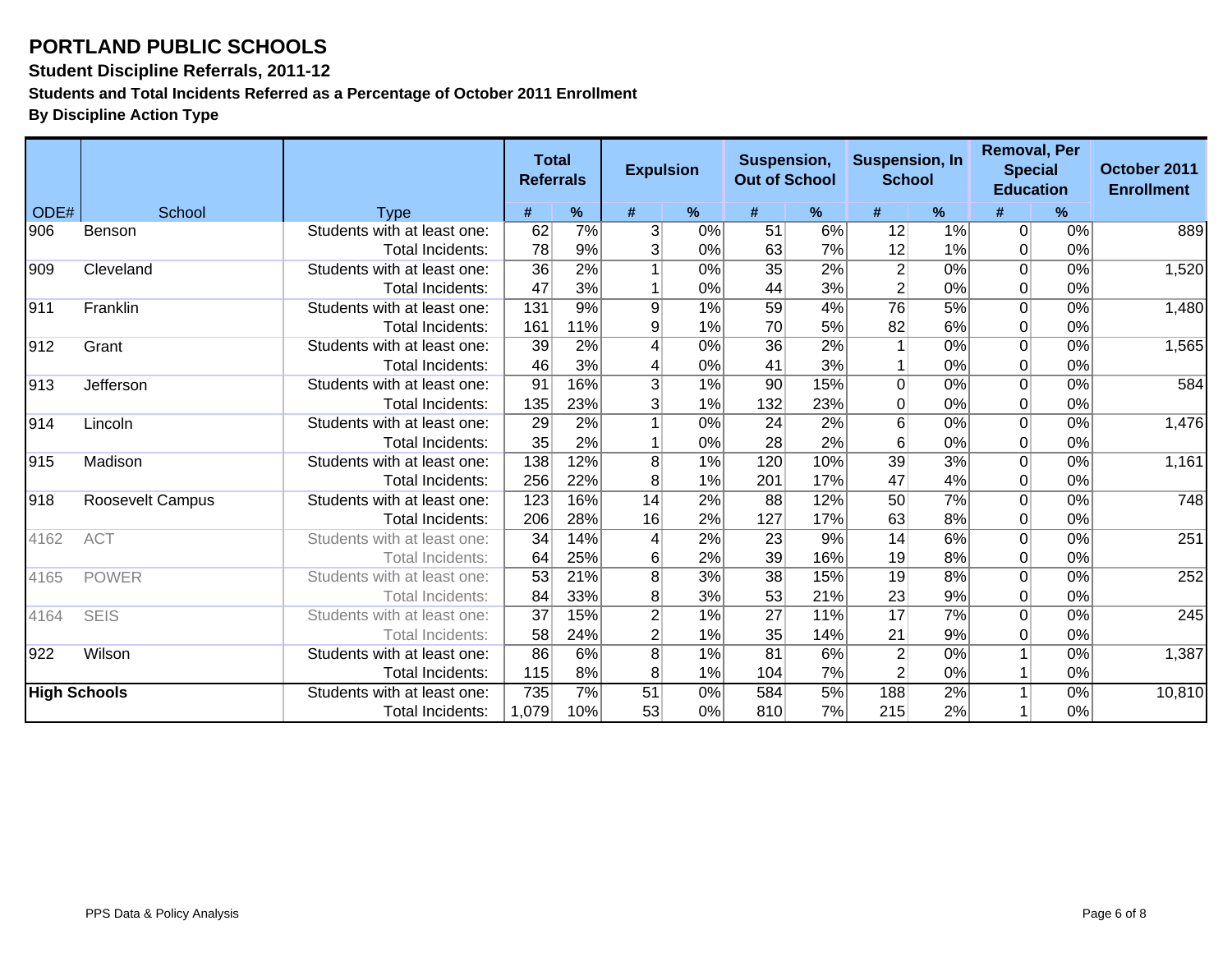**Student Discipline Referrals, 2011-12**

**Students and Total Incidents Referred as a Percentage of October 2011 Enrollment**

|      |                                |                             | <b>Total</b><br><b>Referrals</b> |       | <b>Expulsion</b> |       | Suspension,<br><b>Out of School</b> |     | <b>Suspension, In</b><br><b>School</b> |                  | <b>Removal, Per</b><br><b>Special</b> | <b>Education</b> | October 2011<br><b>Enrollment</b> |
|------|--------------------------------|-----------------------------|----------------------------------|-------|------------------|-------|-------------------------------------|-----|----------------------------------------|------------------|---------------------------------------|------------------|-----------------------------------|
| ODE# | School                         | <b>Type</b>                 | #                                | $\%$  | #                | %     | #                                   | ℅   | #                                      | $\%$             | #                                     | %                |                                   |
| 8005 | Access                         | Students with at least one: | $\overline{7}$                   | 4%    | $\overline{0}$   | 0%    | $\overline{7}$                      | 4%  | 1                                      | 1%               | 0                                     | 0%               | 198                               |
|      |                                | Total Incidents:            | 12                               | 6%    | 0                | 0%    | 11                                  | 6%  |                                        | 1%               | $\overline{0}$                        | 0%               |                                   |
| 4507 | Alliance <sup>1</sup>          | Students with at least one: | $\overline{23}$                  | 10%   | $\overline{5}$   | 2%    | $\overline{18}$                     | 8%  | $\mathbf{1}$                           | 0%               | $\overline{0}$                        | 0%               | 233                               |
|      |                                | <b>Total Incidents:</b>     | 27                               | 12%   | $\mathbf{5}$     | 2%    | 21                                  | 9%  | 1                                      | 0%               | $\overline{0}$                        | 0%               |                                   |
| 916  | Metropolitan Learning Center   | Students with at least one: | $\overline{7}$                   | 2%    | $\overline{0}$   | 0%    | $\overline{7}$                      | 2%  | $\overline{0}$                         | 0%               | $\overline{0}$                        | $0\%$            | 447                               |
|      |                                | <b>Total Incidents:</b>     | 10 <sup>1</sup>                  | 2%    | 0                | 0%    | 10                                  | 2%  | 0                                      | 0%               | $\overline{0}$                        | 0%               |                                   |
|      | <b>PPS Alternatives</b>        | Students with at least one: | $\overline{37}$                  | 4%    | $\overline{5}$   | $1\%$ | 32                                  | 4%  | $\overline{2}$                         | 0%               | $\overline{0}$                        | $0\%$            | 878                               |
|      |                                | Total Incidents:            | 49                               | 6%    | $\overline{5}$   | 1%    | 42                                  | 5%  | $\overline{c}$                         | 0%               | $\overline{0}$                        | 0%               |                                   |
| 8061 | <b>CTC Northeast</b>           | Students with at least one: | $\overline{0}$                   | $0\%$ | $\overline{0}$   | $0\%$ | 0                                   | 0%  | $\overline{0}$                         | 0%               | $\overline{0}$                        | $0\%$            | 66                                |
|      |                                | Total Incidents:            | $\overline{0}$                   | 0%    | 0                | 0%    | 0                                   | 0%  | 0                                      | 0%               | 0                                     | 0%               |                                   |
| 1814 | <b>CTC Southeast</b>           | Students with at least one: | $\overline{0}$                   | 0%    | $\overline{0}$   | 0%    | 0                                   | 0%  | $\overline{0}$                         | 0%               | $\overline{0}$                        | $0\%$            | 104                               |
|      |                                | Total Incidents:            | $\overline{0}$                   | 0%    | $\overline{0}$   | 0%    | $\overline{0}$                      | 0%  | 0                                      | 0%               | $\overline{0}$                        | 0%               |                                   |
| 3506 | Pioneer Programs <sup>1</sup>  | Students with at least one: | $\overline{77}$                  | 53%   | $\overline{0}$   | 0%    | $\overline{75}$                     | 51% | $\overline{5}$                         | 3%               | $\overline{0}$                        | $0\%$            | 146                               |
|      |                                | Total Incidents:            | 134                              | 92%   | 0                | 0%    | 129                                 | 88% | 5                                      | 3%               | $\overline{0}$                        | 0%               |                                   |
|      | <b>Special Services</b>        | Students with at least one: | $\overline{77}$                  | 24%   | 0                | $0\%$ | 75                                  | 24% | $\overline{5}$                         | 2%               | $\overline{0}$                        | $0\%$            | 316                               |
|      |                                | Total Incidents:            | 134                              | 42%   | $\overline{0}$   | 0%    | 129                                 | 41% | 5                                      | 2%               | $\overline{0}$                        | 0%               |                                   |
| 4400 | Arthur Academy Charter         | Students with at least one: | 19                               | 12%   | $\overline{0}$   | $0\%$ | 19                                  | 12% | $\overline{0}$                         | 0%               | $\Omega$                              | $0\%$            | 159                               |
|      |                                | Total Incidents:            | 29                               | 18%   | 0                | 0%    | 29                                  | 18% | 0                                      | 0%               | 0                                     | 0%               |                                   |
| 3451 | Cm2'S Opal School              | Students with at least one: | $\overline{0}$                   | 0%    | $\overline{0}$   | 0%    | $\Omega$                            | 0%  | $\overline{0}$                         | 0%               | $\overline{0}$                        | 0%               | 88                                |
|      |                                | Total Incidents:            | $\Omega$                         | 0%    | 0                | 0%    | $\overline{0}$                      | 0%  | 0                                      | 0%               | $\overline{0}$                        | 0%               |                                   |
| 3991 | The Emerson School             | Students with at least one: | $\overline{0}$                   | 0%    | $\overline{0}$   | 0%    | $\overline{0}$                      | 0%  | $\overline{0}$                         | $\overline{0\%}$ | $\overline{0}$                        | 0%               | 139                               |
|      |                                | Total Incidents:            | $\overline{0}$                   | 0%    | $\overline{0}$   | 0%    | $\Omega$                            | 0%  | 0                                      | 0%               | $\Omega$                              | 0%               |                                   |
| 4464 | <b>LEP Charter</b>             | Students with at least one: | $\overline{77}$                  | 23%   | $\overline{14}$  | 4%    | $\overline{70}$                     | 21% | $\overline{0}$                         | 0%               | $\overline{0}$                        | 0%               | 330                               |
|      |                                | Total Incidents:            | 123                              | 37%   | 15               | 5%    | 108                                 | 33% | 0                                      | 0%               | $\overline{0}$                        | 0%               |                                   |
| 4534 | <b>Portland Village School</b> | Students with at least one: | $\overline{13}$                  | 4%    | $\overline{0}$   | 0%    | $\overline{11}$                     | 3%  | $\overline{3}$                         | 1%               | $\overline{0}$                        | 0%               | 352                               |
|      |                                | <b>Total Incidents:</b>     | 19                               | 5%    | 0                | $0\%$ | 14                                  | 4%  | 5                                      | 1%               | $\overline{0}$                        | 0%               |                                   |
| 4212 | Self Enhancement Inc.          | Students with at least one: | $\overline{26}$                  | 22%   | $\overline{0}$   | 0%    | $\overline{26}$                     | 22% |                                        | 1%               | $\overline{0}$                        | $0\%$            | 118                               |
|      |                                | <b>Total Incidents:</b>     | 29                               | 25%   | 0                | 0%    | 28                                  | 24% | 1                                      | 1%               | $\overline{0}$                        | 0%               |                                   |
| 3616 | <b>Trillium Public Charter</b> | Students with at least one: | $\overline{0}$                   | 0%    | $\overline{0}$   | $0\%$ | $\Omega$                            | 0%  | $\overline{0}$                         | 0%               | $\overline{0}$                        | 0%               | 346                               |
|      |                                | Total Incidents:            | 0                                | 0%    | $\overline{0}$   | 0%    | $\Omega$                            | 0%  | 0                                      | 0%               | $\overline{0}$                        | 0%               |                                   |
|      | <b>Charter Schools</b>         | Students with at least one: | 135                              | 9%    | 14               | 1%    | 126                                 | 8%  | $\overline{4}$                         | $0\%$            | $\overline{0}$                        | $0\%$            | 1,532                             |
|      |                                | Total Incidents:            | 200                              | 13%   | 15               | 1%    | 179                                 | 12% | 6                                      | 0%               | 0                                     | $0\%$            |                                   |
|      | <b>District Summary</b>        | Students with at least one: | 2,817                            | 6%    | 86               | 0%    | 2,347                               | 5%  | 729                                    | 2%               | $\overline{2}$                        | $0\%$            | 45,141                            |
|      |                                | Total Incidents:            | 5,028                            | 11%   | 89               | 0%    | 4,019                               | 9%  | 918                                    | 2%               | $\overline{2}$                        | 0%               |                                   |